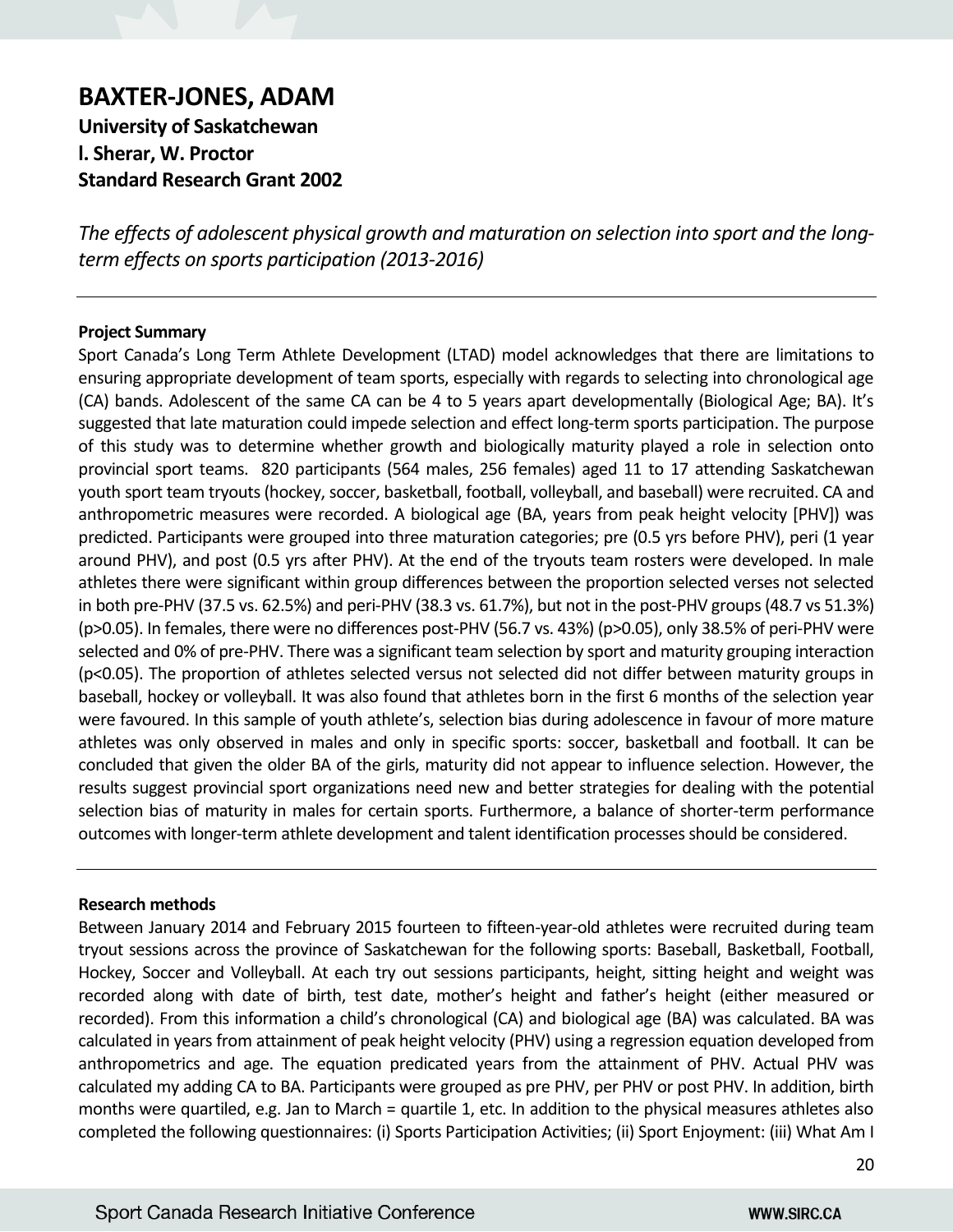Like; (iv) Parental Involvement; and (v) Perception of Coaching. At the end of the tryouts coaches provided list of individuals who were selected for the teams. Participants were contacted at 6 and 24 months and invited to complete the five questionnaires again.

## **Research results**

Initial data and 6-month follow-up has been collected. 24-month follow-up data is currently being collected. 827 participants were recruited (60 male baseball; 50 males and 34 female basketball; 73 male football; 275 males and 96 female hockey; 74 males and 64 female soccer; and 35 males and 66 female volleyball). 42% of the athletes made the provincial team. Average age of athletes was 14.5 ±0 .9 yrs. (range 11.3 to 17.9).

Males average height was  $172.5 \pm 9.1$  cm and females  $165.5 \pm 8.0$  cm.  $18.3\%$  were pre PHV, 42% were peri-PHV and 39% were post-PHV. Comparison between sports showed that female volleyball players were taller than hockey, basketball and soccer players (p<0.05), Differences was found between the heights of their fathers but not their mothers. In males, sports differences in height were also found with Volleyball players being significantly taller (p<0.05) and soccer players significantly shorter (p<0.05). The same patterns were found in the parents of the athletes. No significant differences in height were found between female selected and not selected (p>0.05). In comparison male selected basketball and volleyball players were significantly taller than those not selected (p<0.05). This was also true for the fathers of volleyball players.

18.3% of athletes were pre PHV, 42% were peri-PHV and 39% were post-PHV. Sports differences were observed the vast majority of Volleyball players were post PHV, indicating they were more mature for their CA. This was also true for football players and basketball players but less so for baseball and soccer players.

Looking at month of birth distribution in females only 17% were born between October and December, with the other 3 quartiles similar in distribution. A similar pattern was observed in males. Broken down by sport and sex it was observed that 74% of male basketball players were born within the first 6 months of the year. Looking at distributions for selection into teams 65% of males selected were born within the first 6 months and 56% of females.

After 6 months the vast majority of athletes were still involved in the sport they participated in at try-outs.

## **Policy implications**

The launch of the Long Term Athlete Development (LTAD) model is a demonstration of Sport Canada and individual Provincial and National sporting organizations commitment to lifelong sports participation. The LTAD Resource paper (V2) published by Canadian Sports Centres recognizes the limitations of grouping individuals by chronological age; "Athletes of the same age between ages 10 and 16 can be 4 to 5 years apart developmentally. Thus, chronological age is a poor guide to segregate adolescents for competitions". Indeed, within many team sports, an adolescent boy with greater physical growth and maturity (either because he has a birthday early in the selection year, and thus is older and/or because he is an early maturer) will be more likely to be selected for sports teams. This is likely because of the advanced development in size, strength, speed and endurance of males with greater physical maturity. However, regardless of this recognition of the limitations of age based sport structure, youth sports is still concentrated on 1 or 2 year groupings; a structure which, at least in males, likely places